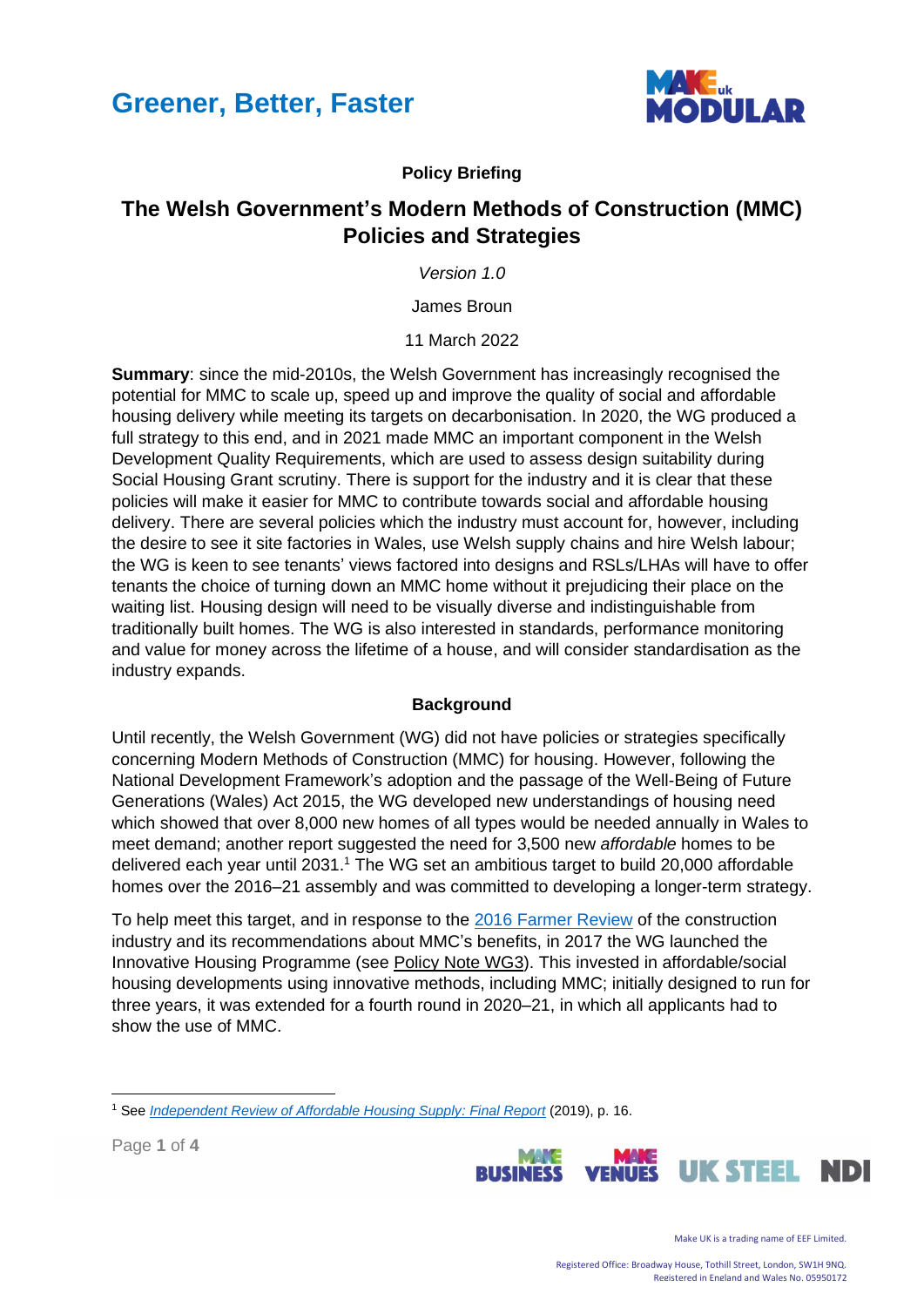# **Greener, Better, Faster**



In 2018, the WG commissioned the [Independent Review of Affordable Housing Supply](https://gov.wales/sites/default/files/publications/2019-04/independent-review-of-affordable-housing-supply-report_0.pdf) (IRAHS), which delivered its report in 2019; among its tasks was to consider the role of MMC in moving towards delivery of zero-carbon homes. IRAHS's report endorsed the continued trialling of MMC 'to help establish which methods can contribute to the objective of increasing the scale and pace of affordable housing'. It further recommended that the WG develop a strategy for the use of MMC and off-site manufacturing (OSM) to deliver nearzero-carbon homes. However, the IRAHS was also aware that the sector was new and that there was wide variation in available technologies, aesthetics and costs; the panel recommended continued trialling, embedding MMC within the grant system rather than directly intervening in the market, and supporting SMEs in the sector, while developing assurance standards. It was sensitive to feedback from tenants that they did not want to be 'guinea pigs'.

In response to this review, the WG carried out two major interventions. Firstly, it produced a strategy for the use of MMC in affordable/social housing provision: *[Re-Imagining Social](https://gov.wales/sites/default/files/publications/2020-02/social-house-building-strategy_0.pdf)  [House Building in Wales: A Modern Methods of Construction Strategy for Social Housing](https://gov.wales/sites/default/files/publications/2020-02/social-house-building-strategy_0.pdf)* (2020; see Policy Note WG1). Secondly, it made MMC a major component of its revised housing quality specifications for affordable homes, the [Welsh Development Quality](https://gov.wales/sites/default/files/publications/2021-08/development-quality-requirements-for-housing-associations.pdf)  [Requirements 2021](https://gov.wales/sites/default/files/publications/2021-08/development-quality-requirements-for-housing-associations.pdf) (WDQR 2021; see Policy Note WG4), which came into effect on 1 October 2021. Both policies specifically concern social or affordable housing; as yet, the WG have not set out national strategies, targets or requirements concerning the use of MMC for private-sector building.

Although the 2019 independent review suggested embedding the use of MMC in the Social Housing Grant (SHG) process, MMC is not mentioned in [the current guidance](https://gov.wales/sites/default/files/publications/2019-11/social-housing-grant-guidance-for-registered-social-landlords-and-local-authorities.pdf) for applicants (last updated in 2019; see Policy Note WG2). Nevertheless, as all SHG applicants must show compliance with the WDQR 2021, the latter's policies on MMC have effectively become linked with the SHG system.

#### **Strategies and Policies: Outline and Commentary**

While the WG's strategies for MMC have stemmed from the growing awareness and availability of MMC, its policies surrounding volumetric/modular building also respond to several wider problems. These include the failure of traditional methods to increase the supply of social housing; performance problems and inconsistency in quality in traditionally built houses; the need to decarbonise new homes and make new homes more energy efficient; the need to drive economic growth and employment; and problems with the development pipeline, productivity, and materials and labour supply in the traditional building sector. The WG makes clear that it believes MMC can help to solve these issues by delivering more homes, at a higher quality and at a quicker pace, while offering benefits in terms of energy efficiency and decarbonisation, and the creation of new supply chains, more productive factories, and more varied jobs.

Page **2** of **4** The 2020 strategy therefore states that the **WG 'envisages greater use of MMC in social housing schemes and more advanced methods becoming more readily utilised over time'** (s. 1.4). To this end, it is working to facilitate access to finance for capital investment, help deliver skills and training, standardise warranties and assurance, and improve land availability. Crucially, the WDQR 2021 states that **MMC is 'a preferred delivery solution'**

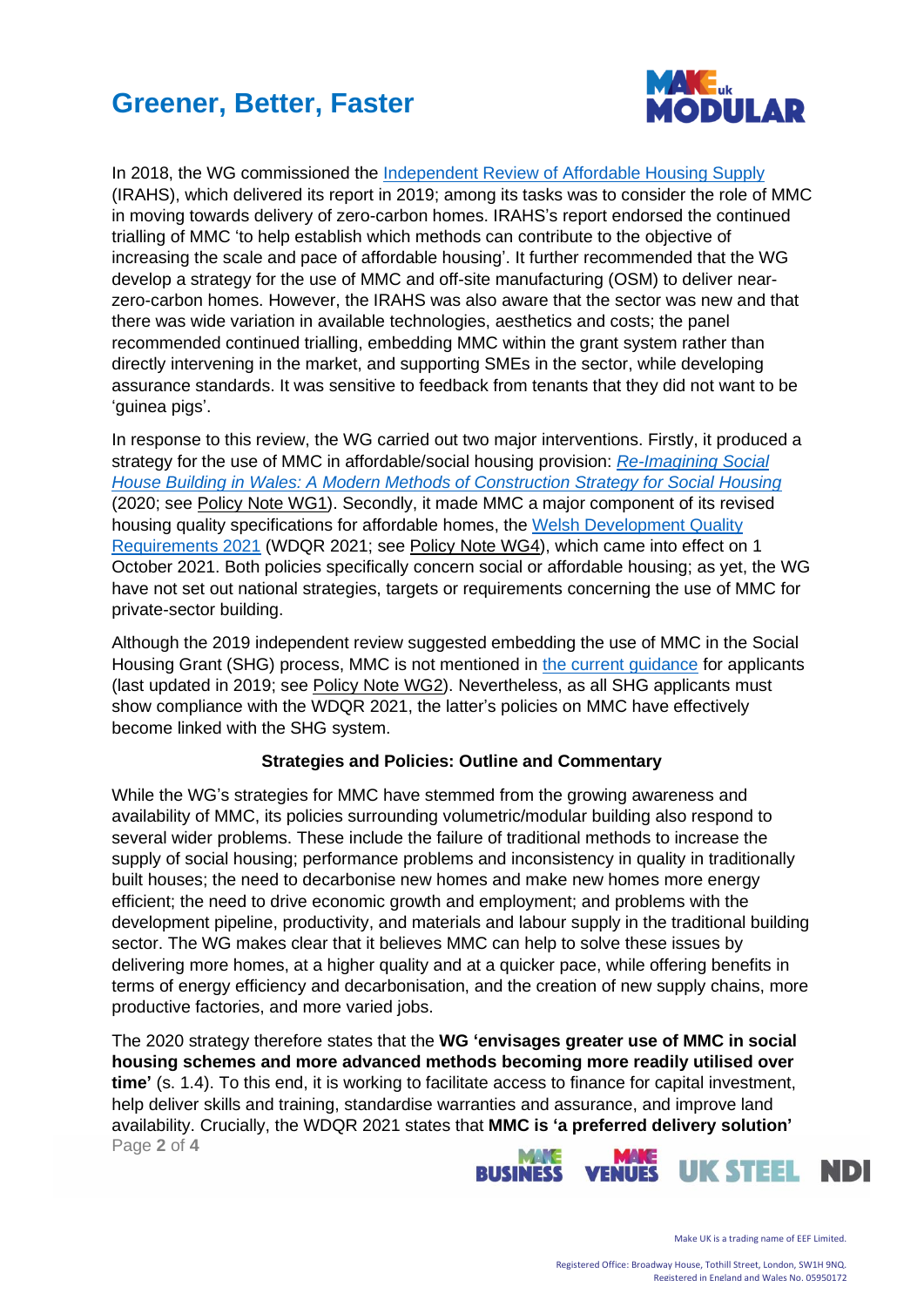# **Greener, Better, Faster**



for affordable housing and is identified as a key way of meeting its requirement that new affordable homes be **'high quality, innovative and sustainable'**.

The strategy document states that the WG would like to see MMC 'considered and used where possible' (p. 20), but it also states that there would not be 'presumption of favour' for either traditional or MMC approaches; they instead want to see the playing field levelled in terms of standards and approval, with the **suitability of the final product being central to approval, rather than the method of build**.

Nevertheless, the WG has made several requirements for new affordable developments which MMC is **well placed to deliver**:

- The strategy states that **all new social/affordable homes must be near zero emissions**
- New affordable/social homes must **use 'circular economy processes'** by choosing materials that can be **recycled or reduce carbon use**
- Builders are expected to demonstrate the use of **'integrated technologies'** in new homes
- **Value for Money** (VfM) calculations will cover the whole life of the house not just the up-front development cost; VfM analysis is expected to be undertaken by the applicant before the scrutiny stage of the SHG process and will be assessed by the WG in the post-completion review; one of the WG's objectives is to see **procurement models shift from low-cost to high-value**
- The WDQR 2021 makes it a condition that **homes be flexible, responsive to changing needs and adaptable** over the life cycle of the occupant and the home
- The WDQR 2021 not only makes **MMC 'a preferred delivery solution'**, it states that: 'Delivery of homes via MMC should be viewed as a **technological "step change"** and not merely the inclusion of elements of the construction that are already traditionally produced off-site' (p. 2).

Despite this apparent support for the industry, it is clear that the WG have a **number of concerns**:

- The industry is still in its infancy and, despite progress, the strategy document remains conservative about what it expects MMC to achieve in the short to medium term
- There is **concern over standards** and an apparent desire on the part of the WG to move towards **increasing standardisation** as MMC develops
- The 2019 review's concerns about **tenant input** have been built into the strategy document
- There is also concern about ensuring that MMC homes are **'beautiful'**
- The WG is placing a heavy emphasis on assessing **VfM** and **monitoring performance** after completion
- Underpinning the economic incentives for pursuing MMC is a desire on the WG's part to see **new factories and jobs in Wales**, and to see **supply chains incorporate Welsh resources and materials**

Page **3** of **4**